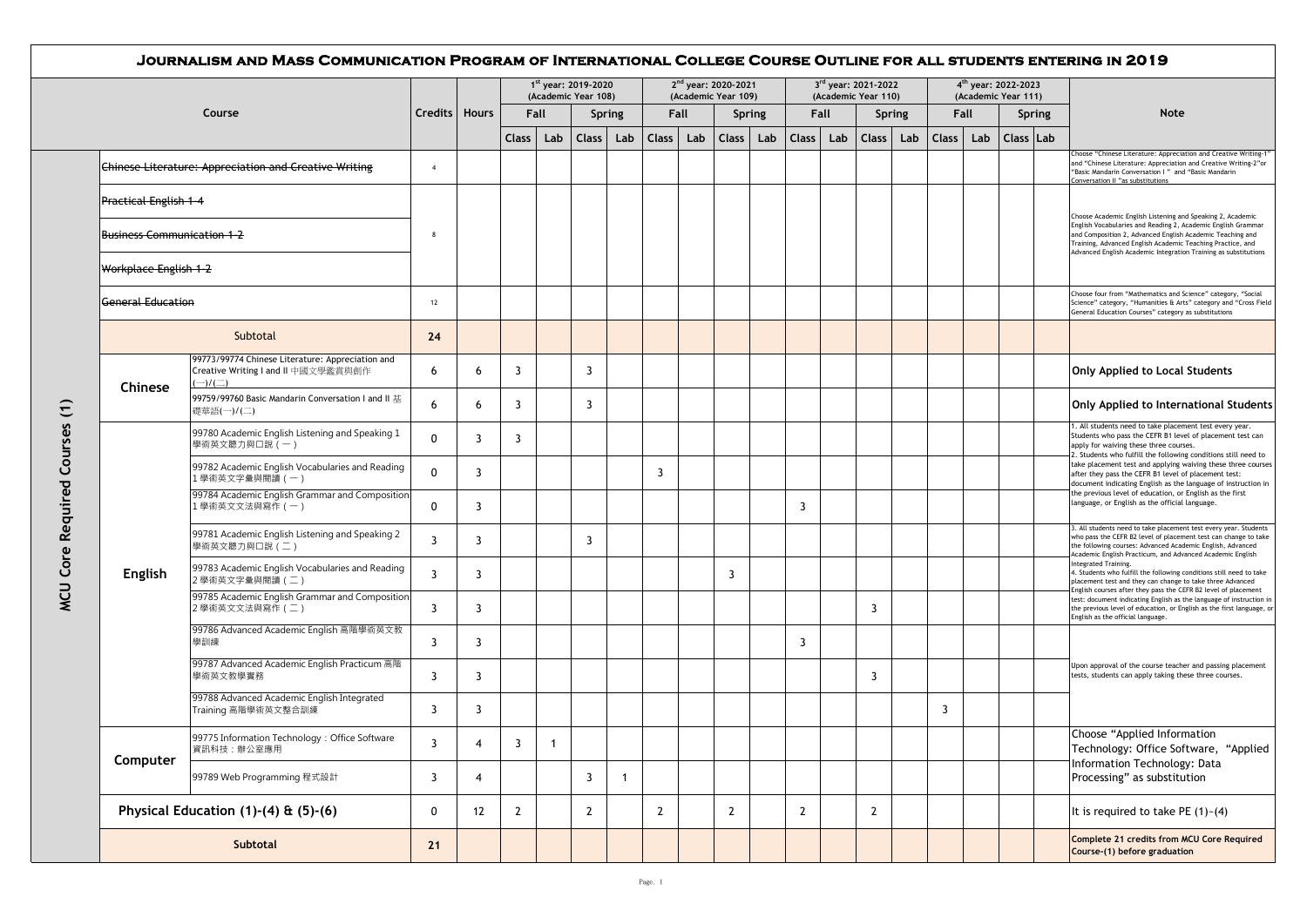|                   |                                                                               |                         |                     |                         |                | 1 <sup>st</sup> year: 2019-2020<br>(Academic Year 108) |                |                | 2 <sup>nd</sup> year: 2020-2021<br>(Academic Year 109) |                         |                |              |     | 3rd year: 2021-2022<br>(Academic Year 110) |               |       |      | 4 <sup>th</sup> year: 2022-2023<br>(Academic Year 111) |           |                                        |
|-------------------|-------------------------------------------------------------------------------|-------------------------|---------------------|-------------------------|----------------|--------------------------------------------------------|----------------|----------------|--------------------------------------------------------|-------------------------|----------------|--------------|-----|--------------------------------------------|---------------|-------|------|--------------------------------------------------------|-----------|----------------------------------------|
|                   | Course                                                                        | Credits   Hours         |                     |                         | Fall           |                                                        | <b>Spring</b>  |                | Fall                                                   | <b>Spring</b>           |                | Fall         |     |                                            | <b>Spring</b> |       | Fall |                                                        | Spring    | Note                                   |
|                   |                                                                               |                         |                     | <b>Class</b>            | Lab            | <b>Class</b>                                           | Lab            | <b>Class</b>   | Lab                                                    | <b>Class</b>            | Lab            | <b>Class</b> | Lab | <b>Class</b>                               | Lab           | Class | Lab  |                                                        | Class Lab |                                        |
|                   | Psychology 心理學                                                                | 3                       | 3                   | $\overline{\mathbf{3}}$ |                |                                                        |                |                |                                                        |                         |                |              |     |                                            |               |       |      |                                                        |           |                                        |
|                   | Sociology 社會學                                                                 | $\overline{3}$          | $\overline{3}$      |                         |                | $\overline{3}$                                         |                |                |                                                        |                         |                |              |     |                                            |               |       |      |                                                        |           |                                        |
| <b>Social</b>     | Economics 經濟學                                                                 | 6                       | 8                   | $\overline{\mathbf{3}}$ |                |                                                        |                |                |                                                        |                         |                |              |     |                                            |               |       |      |                                                        |           | Choose at least ONE course from        |
|                   | Politics 政治學                                                                  | $\overline{3}$          | 3                   |                         |                | $\overline{3}$                                         |                |                |                                                        |                         |                |              |     |                                            |               |       |      |                                                        |           | "Social Science" category              |
| Science           | Management管理學                                                                 | $\overline{3}$          | 3                   |                         |                | $\overline{3}$                                         |                |                |                                                        |                         |                |              |     |                                            |               |       |      |                                                        |           |                                        |
|                   | Introduction to Law 法律概論                                                      | $\overline{3}$          | 3                   |                         |                |                                                        |                |                |                                                        | 3                       |                |              |     |                                            |               |       |      |                                                        |           |                                        |
|                   | Special Topics on Social Science 社會科學專題                                       | $\overline{3}$          | 3                   |                         |                |                                                        |                |                |                                                        | $\mathbf{3}$            |                |              |     |                                            |               |       |      |                                                        |           |                                        |
|                   | Biology 生物學                                                                   | 3                       | 3                   | $\overline{3}$          |                |                                                        |                |                |                                                        |                         |                |              |     |                                            |               |       |      |                                                        |           |                                        |
|                   | Physics 物理學                                                                   | $\overline{3}$          | $\overline{3}$      | $\overline{3}$          |                |                                                        |                |                |                                                        |                         |                |              |     |                                            |               |       |      |                                                        |           |                                        |
|                   | Chemistry 化學                                                                  | $\overline{3}$          | 3                   |                         |                | $\overline{3}$                                         |                |                |                                                        |                         |                |              |     |                                            |               |       |      |                                                        |           |                                        |
|                   | Accounting 會計學                                                                | 6                       | 10                  | 3                       | $\overline{2}$ | $\overline{3}$                                         | $\overline{2}$ |                |                                                        |                         |                |              |     |                                            |               |       |      |                                                        |           |                                        |
| Mathematics       | Calculus 微積分                                                                  | 6                       | 8                   | $\overline{3}$          | -1             | 3                                                      | -1             |                |                                                        |                         |                |              |     |                                            |               |       |      |                                                        |           |                                        |
| a                 | Statistics 統計學                                                                | 6                       | 8                   |                         |                |                                                        |                | 3              | $\mathbf{1}$                                           | $\overline{\mathbf{3}}$ | $\overline{1}$ |              |     |                                            |               |       |      |                                                        |           | Choose at least ONE course from        |
| Science           | Human Evoluation 人類演化論                                                        | $\overline{3}$          | 3                   |                         |                |                                                        |                | $\overline{3}$ |                                                        |                         |                |              |     |                                            |               |       |      |                                                        |           | "Mathematics and Science" category     |
|                   | ntroduction to Science 科學導論                                                   | 3                       | 3                   |                         |                |                                                        |                | 3              |                                                        |                         |                |              |     |                                            |               |       |      |                                                        |           |                                        |
|                   | Studies on Environmental Dynamics 環境議題研究                                      | $\overline{3}$          | $\overline{3}$      |                         |                |                                                        |                |                |                                                        | $\overline{3}$          |                |              |     |                                            |               |       |      |                                                        |           |                                        |
|                   | Marine Biology 海洋生物學                                                          | $\overline{\mathbf{3}}$ | 3                   |                         |                |                                                        |                |                |                                                        | 3                       |                |              |     |                                            |               |       |      |                                                        |           |                                        |
|                   | Special Topics on Science 自然科學專題                                              | $\overline{3}$          | $\overline{3}$      |                         |                |                                                        |                |                |                                                        | $\mathbf{3}$            |                |              |     |                                            |               |       |      |                                                        |           |                                        |
|                   | Introduction to Chinese Literature 中國文學概論                                     | $\overline{3}$          | 3                   | $\overline{3}$          |                |                                                        |                |                |                                                        |                         |                |              |     |                                            |               |       |      |                                                        |           |                                        |
|                   | Special Topics on Modern China 現代中國專題                                         | $\overline{3}$          | 3                   | $\overline{3}$          |                |                                                        |                |                |                                                        |                         |                |              |     |                                            |               |       |      |                                                        |           |                                        |
|                   | Chinese Literature: Appreciation and Creative Writing 文學鑑賞與創作                 | $\overline{3}$          | 3                   | $\overline{3}$          |                |                                                        |                |                |                                                        |                         |                |              |     |                                            |               |       |      |                                                        |           |                                        |
|                   | Introduction to Chinese Culture 中國文化概論                                        | $\overline{3}$          | 3                   | $\overline{3}$          |                |                                                        |                |                |                                                        |                         |                |              |     |                                            |               |       |      |                                                        |           |                                        |
|                   | Readings of Selected Short Stories 短篇小說選讀                                     | $\overline{3}$          | 3                   | $\overline{3}$          |                |                                                        |                |                |                                                        |                         |                |              |     |                                            |               |       |      |                                                        |           |                                        |
| <b>Humanities</b> | Introduction to Western Literature 西洋文學概論                                     | 3                       | 3                   | $\overline{3}$          |                |                                                        |                |                |                                                        |                         |                |              |     |                                            |               |       |      |                                                        |           |                                        |
| £                 | Cross-cultural Communication 跨文化溝通                                            | $\overline{3}$          | 3                   | $\overline{3}$          |                |                                                        |                |                |                                                        |                         |                |              |     |                                            |               |       |      |                                                        |           | Choose at least ONE course from        |
| Arts              | Special Topics on Art 藝術專題                                                    | $\overline{3}$          | 3                   | $\overline{3}$          |                |                                                        |                |                |                                                        |                         |                |              |     |                                            |               |       |      |                                                        |           | "Humanities & Arts" category           |
|                   | Special Topics on Humanity 人文專題                                               | $\overline{3}$          | $\overline{3}$      |                         |                | $\overline{3}$                                         |                |                |                                                        |                         |                |              |     |                                            |               |       |      |                                                        |           |                                        |
|                   | Chinese History and Culture 歷史文化與社會變遷                                         | $\overline{3}$          | 3                   |                         |                | $\overline{3}$                                         |                |                |                                                        |                         |                |              |     |                                            |               |       |      |                                                        |           |                                        |
|                   | Introduction to World Literature 世界文學概論                                       | $\overline{3}$          | 3                   |                         |                | $\overline{3}$                                         |                |                |                                                        |                         |                |              |     |                                            |               |       |      |                                                        |           |                                        |
|                   | Western Art Appreciation 西洋藝術賞析                                               | $\overline{3}$          | $\overline{3}$      |                         |                | $\overline{3}$                                         |                |                |                                                        |                         |                |              |     |                                            |               |       |      |                                                        |           |                                        |
|                   | Public Speaking 公共演說                                                          | 3                       | 3                   |                         |                |                                                        |                |                |                                                        | 3                       |                |              |     |                                            |               |       |      |                                                        |           |                                        |
|                   | Leadership 領導與統御                                                              | $\overline{3}$          | $\overline{3}$      |                         |                |                                                        |                |                |                                                        | 3                       |                |              |     |                                            |               |       |      |                                                        |           |                                        |
|                   | Practical English Reading 實用英文閱讀                                              | $\overline{3}$          | 3                   |                         |                |                                                        |                |                |                                                        | $\mathbf{3}$            |                |              |     |                                            |               |       |      |                                                        |           |                                        |
|                   | Applied Linguistics 應用語言學                                                     | $\overline{3}$          | 3                   |                         |                |                                                        |                |                |                                                        | $\mathbf{3}$            |                |              |     |                                            |               |       |      |                                                        |           |                                        |
|                   | Second Language Acquisition 第二語習得                                             | $\overline{3}$          | 3                   |                         |                |                                                        |                |                |                                                        | $\overline{3}$          |                |              |     |                                            |               |       |      |                                                        |           |                                        |
|                   | Second Foreign Language 第二外國語                                                 | $\overline{3}$          | 3                   |                         |                |                                                        |                |                |                                                        | $\overline{3}$          |                |              |     |                                            |               |       |      |                                                        |           |                                        |
| Cross             | Educational Psychology 教育心理學                                                  | $\overline{3}$          | $\overline{3}$      |                         |                |                                                        |                |                |                                                        | $\mathbf{3}$            |                |              |     |                                            |               |       |      |                                                        |           |                                        |
| Field             | Etiquette and Communication 國際禮儀與溝通專題                                         | $\overline{3}$          | 3                   |                         |                |                                                        |                | 3              |                                                        |                         |                |              |     |                                            |               |       |      |                                                        |           | Choose at least ONE courses from       |
| General           | Special Topics on Globalization 全球化專題                                         | 3                       | $\overline{3}$      |                         |                |                                                        |                |                |                                                        | $\overline{3}$          |                |              |     |                                            |               |       |      |                                                        |           | "Cross Field General Education Courses |
|                   | Special Topics on Asia 亞洲專題                                                   | 3                       | 3                   |                         |                |                                                        |                |                |                                                        | 3                       |                |              |     |                                            |               |       |      |                                                        |           |                                        |
| <b>Education</b>  |                                                                               | $\overline{3}$          |                     |                         |                |                                                        |                |                |                                                        | 3                       |                |              |     |                                            |               |       |      |                                                        |           |                                        |
| <b>Courses</b>    | Special Topics on International Relations 國際專題                                |                         | 3                   |                         |                |                                                        |                |                |                                                        |                         |                |              |     |                                            |               |       |      |                                                        |           |                                        |
|                   | Special Topics on Cross-strait 兩岸專題                                           | 3<br>$\overline{3}$     | 3<br>$\overline{3}$ |                         |                |                                                        |                |                |                                                        | 3<br>3                  |                |              |     |                                            |               |       |      |                                                        |           |                                        |
|                   | Special Topics on Negotiation 談判專題                                            |                         |                     |                         |                |                                                        |                |                |                                                        |                         |                |              |     |                                            |               |       |      |                                                        |           |                                        |
|                   | The Economics of Environmental Pollution 環保經濟                                 | 3                       | 3                   |                         |                |                                                        |                |                |                                                        | 3                       |                |              |     |                                            |               |       |      |                                                        |           |                                        |
|                   | Critical Literacy 批判識讀<br>ntermediate Mandarin Conversation I & II 中級華語(一)(二) | 3<br>6                  | 3<br>6              |                         |                |                                                        |                | 3              |                                                        | 3<br>3                  |                |              |     |                                            |               |       |      |                                                        |           | Only Applied to International Students |
|                   |                                                                               |                         |                     |                         |                |                                                        |                |                |                                                        |                         |                |              |     |                                            |               |       |      |                                                        |           |                                        |

Page. 2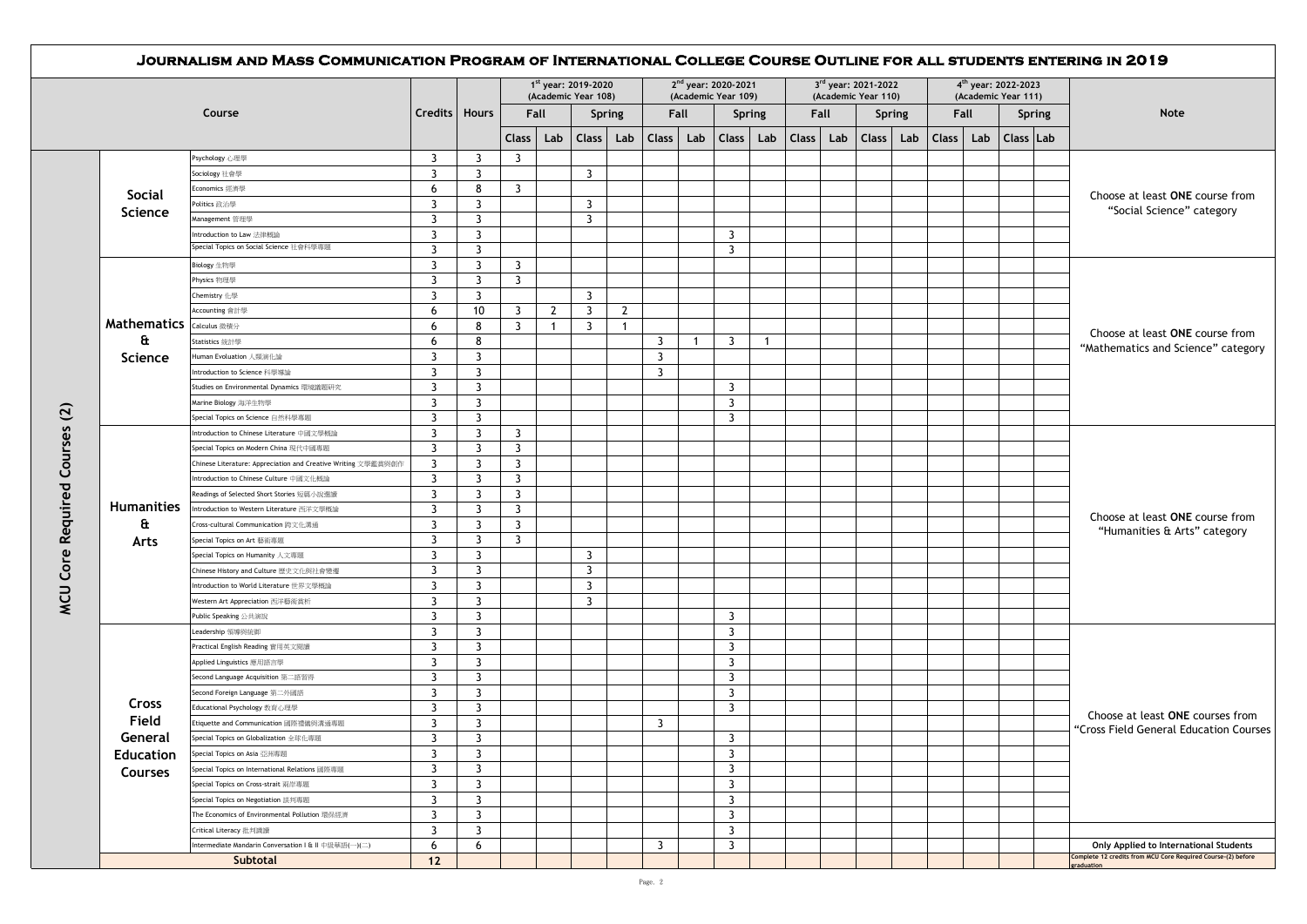|                             | Course       |                                                                            |                         |                         |                         |     | 1st year: 2019-2020<br>(Academic Year 108) |     |                         |      | 2 <sup>nd</sup> year: 2020-2021<br>(Academic Year 109) |               |                         |     | 3 <sup>rd</sup> year: 2021-2022<br>(Academic Year 110) |        |                         | 4 <sup>th</sup> year: 2022-2023<br>(Academic Year 111) |               |                                                                             |
|-----------------------------|--------------|----------------------------------------------------------------------------|-------------------------|-------------------------|-------------------------|-----|--------------------------------------------|-----|-------------------------|------|--------------------------------------------------------|---------------|-------------------------|-----|--------------------------------------------------------|--------|-------------------------|--------------------------------------------------------|---------------|-----------------------------------------------------------------------------|
|                             |              |                                                                            | Credits   Hours         |                         | Fall                    |     | <b>Spring</b>                              |     |                         | Fall |                                                        | <b>Spring</b> | Fall                    |     |                                                        | Spring | Fall                    |                                                        | <b>Spring</b> | Note                                                                        |
|                             |              |                                                                            |                         |                         | <b>Class</b>            | Lab | <b>Class</b>                               | Lab | <b>Class</b>            | Lab  | $Class \mid$                                           | Lab           | Class                   | Lab | <b>Class</b>                                           | Lab    | Class Lab               | Class   Lab                                            |               |                                                                             |
|                             | 27111        | Introduction to Journalism 新聞學概論                                           | $\overline{\mathbf{3}}$ | $\overline{\mathbf{3}}$ | $\overline{\mathbf{3}}$ |     |                                            |     |                         |      |                                                        |               |                         |     |                                                        |        |                         |                                                        |               |                                                                             |
|                             | 27122        | Introduction to Advertising and Integrated Brand<br>Communication 廣告學與品牌溝通 | $\overline{\mathbf{3}}$ | $\overline{\mathbf{3}}$ | $\overline{\mathbf{3}}$ |     |                                            |     |                         |      |                                                        |               |                         |     |                                                        |        |                         |                                                        |               |                                                                             |
|                             | 27441        | Oral Communication 口頭傳播                                                    | $\overline{\mathbf{3}}$ | $\overline{\mathbf{3}}$ | $\overline{\mathbf{3}}$ |     |                                            |     |                         |      |                                                        |               |                         |     |                                                        |        |                         |                                                        |               |                                                                             |
|                             | 27121        | Graphics and Design 圖像與設計                                                  | $\overline{\mathbf{3}}$ | $\overline{\mathbf{3}}$ |                         |     | $\overline{\mathbf{3}}$                    |     |                         |      |                                                        |               |                         |     |                                                        |        |                         |                                                        |               |                                                                             |
|                             | 27112        | Principles of Public Relations 公開概論                                        | $\overline{\mathbf{3}}$ | $\overline{\mathbf{3}}$ |                         |     | $\overline{\mathbf{3}}$                    |     |                         |      |                                                        |               |                         |     |                                                        |        |                         |                                                        |               |                                                                             |
|                             | 27113        | Introduction to Electronic Media 電子媒介概論                                    | $\overline{\mathbf{3}}$ | $\overline{\mathbf{3}}$ |                         |     | $\overline{\mathbf{3}}$                    |     |                         |      |                                                        |               |                         |     |                                                        |        |                         |                                                        |               |                                                                             |
| Courses                     | 27237        | News Literacy 新聞素養                                                         | $\overline{\mathbf{3}}$ | $\overline{\mathbf{3}}$ |                         |     |                                            |     | $\overline{\mathbf{3}}$ |      |                                                        |               |                         |     |                                                        |        |                         |                                                        |               |                                                                             |
|                             | 27215        | Audivisual Production 影音內容製作                                               | $\overline{\mathbf{3}}$ | $\overline{\mathbf{3}}$ |                         |     |                                            |     | $\overline{\mathbf{3}}$ |      |                                                        |               |                         |     |                                                        |        |                         |                                                        |               |                                                                             |
|                             | 27214        | Principles of Communication 傳播原理                                           | $\overline{\mathbf{3}}$ | $\overline{\mathbf{3}}$ |                         |     |                                            |     | $\overline{\mathbf{3}}$ |      |                                                        |               |                         |     |                                                        |        |                         |                                                        |               | Including the following 4 areas of                                          |
| JMC Professional Required   | 27211        | News Reporting and Writing 新聞採訪與寫作                                         | $\overline{\mathbf{3}}$ | $\overline{\mathbf{3}}$ |                         |     |                                            |     |                         |      | $\overline{\mathbf{3}}$                                |               |                         |     |                                                        |        |                         |                                                        |               | expertise:<br>(1) Journalism                                                |
|                             | 27212        | Principles of Marketing 行銷原理                                               | $\overline{\mathbf{3}}$ | $\overline{\mathbf{3}}$ |                         |     |                                            |     |                         |      | $\overline{3}$                                         |               |                         |     |                                                        |        |                         |                                                        |               | (2) Advertising and PR<br>(3) Broadcasting and TV                           |
|                             | 27223        | Multimedia Production 多媒體製作                                                | $\overline{\mathbf{3}}$ | $\overline{\mathbf{3}}$ |                         |     |                                            |     |                         |      | $\overline{\mathbf{3}}$                                |               |                         |     |                                                        |        |                         |                                                        |               | (4) Communication Theory                                                    |
|                             | 27315        | Special Topics in Journalism and Practice 新聞專題與實作                          | $\overline{\mathbf{3}}$ | $\overline{\mathbf{3}}$ |                         |     |                                            |     |                         |      |                                                        |               | $\overline{\mathbf{3}}$ |     |                                                        |        |                         |                                                        |               |                                                                             |
|                             | 27222        | Strategies in Public Relations 公開策略                                        | $\overline{\mathbf{3}}$ | $\overline{\mathbf{3}}$ |                         |     |                                            |     |                         |      |                                                        |               | $\overline{\mathbf{3}}$ |     |                                                        |        |                         |                                                        |               |                                                                             |
|                             | 27313        | Media Management 媒體管理                                                      | $\overline{\mathbf{3}}$ | $\overline{\mathbf{3}}$ |                         |     |                                            |     |                         |      |                                                        |               | $\overline{\mathbf{3}}$ |     |                                                        |        |                         |                                                        |               |                                                                             |
|                             | 27323        | Special Topics in Radio and TV Broadcasting 廣電專題                           | $\overline{\mathbf{3}}$ | $\overline{\mathbf{3}}$ |                         |     |                                            |     |                         |      |                                                        |               |                         |     | $\overline{\mathbf{3}}$                                |        |                         |                                                        |               |                                                                             |
|                             | 27314        | Communication Research Methods 傳播研究方法                                      | $\overline{\mathbf{3}}$ | $\overline{\mathbf{3}}$ |                         |     |                                            |     |                         |      |                                                        |               |                         |     | $\overline{\mathbf{3}}$                                |        |                         |                                                        |               |                                                                             |
|                             | 27412        | Media Internship 媒體實習                                                      | $\overline{\mathbf{3}}$ | $\overline{\mathbf{3}}$ |                         |     |                                            |     |                         |      |                                                        |               |                         |     |                                                        |        | $\overline{\mathbf{3}}$ |                                                        |               |                                                                             |
|                             | 27411        | Graduation Thesis I 畢業論文/專題製作(一)                                           | $\overline{\mathbf{3}}$ | $\overline{\mathbf{3}}$ |                         |     |                                            |     |                         |      |                                                        |               |                         |     |                                                        |        | $\overline{\mathbf{3}}$ |                                                        |               |                                                                             |
|                             | 27421        | Graduation Thesis II 畢業論文/專題製作(二)                                          | $\overline{\mathbf{3}}$ | $\overline{\mathbf{3}}$ |                         |     |                                            |     |                         |      |                                                        |               |                         |     |                                                        |        |                         | $\overline{\mathbf{3}}$                                |               |                                                                             |
|                             |              | Subtotal                                                                   | 60                      |                         |                         |     |                                            |     |                         |      |                                                        |               |                         |     |                                                        |        |                         |                                                        |               | Complete 60 credits from Professional Required Courses before<br>graduation |
|                             | 27221        | News Editing and Producing 新聞編輯與製作                                         | $\overline{\mathbf{3}}$ | $\overline{\mathbf{3}}$ |                         |     |                                            |     |                         |      | $\overline{\mathbf{3}}$                                |               |                         |     |                                                        |        |                         |                                                        |               |                                                                             |
| Courses                     | 27341        | n-Depth Reporting and Newswriting 專題企劃與報導                                  | $\overline{\mathbf{3}}$ | $\overline{\mathbf{3}}$ |                         |     |                                            |     |                         |      |                                                        |               | $\overline{\mathbf{3}}$ |     |                                                        |        |                         |                                                        |               |                                                                             |
|                             | 27344        | Creative Writing 創意寫作                                                      | $\overline{\mathbf{3}}$ | $\overline{\mathbf{3}}$ |                         |     |                                            |     |                         |      |                                                        |               |                         |     | $\overline{\mathbf{3}}$                                |        |                         |                                                        |               |                                                                             |
| <b>News</b><br>$\mathbf{I}$ | AB003        | News Data Bank Application 新聞資料庫運用                                         | 3                       | $\overline{\mathbf{3}}$ |                         |     |                                            |     |                         |      |                                                        |               | $\overline{\mathbf{3}}$ |     |                                                        |        |                         |                                                        |               |                                                                             |
| $\widehat{E}$               | <b>TR007</b> | Photography Journalism 新聞攝影                                                | $\overline{\mathbf{3}}$ | $\overline{\mathbf{3}}$ |                         |     |                                            |     |                         |      |                                                        |               | $\overline{\mathbf{3}}$ |     |                                                        |        |                         |                                                        |               | Complete at least 18 credits from<br><b>Professional Elective Courses,</b>  |
| $\mathbf{\omega}$           | <b>TR008</b> | Magazine Writing and Editing 雜誌寫作                                          | 3                       | $\overline{\mathbf{3}}$ |                         |     |                                            |     |                         |      |                                                        |               | $\overline{\mathbf{3}}$ |     |                                                        |        |                         |                                                        |               | cetegory selections of (1)-(5)                                              |
|                             | <b>TR011</b> | Categorized News Reporting 分類新聞報導                                          | $\overline{\mathbf{3}}$ | $\overline{\mathbf{3}}$ |                         |     |                                            |     |                         |      |                                                        |               |                         |     |                                                        |        |                         | $\overline{\mathbf{3}}$                                |               |                                                                             |
|                             | 27438        | International Political and Business News Writing 專題新聞報                    | $\overline{\mathbf{3}}$ | $\overline{\mathbf{3}}$ |                         |     |                                            |     |                         |      |                                                        |               |                         |     |                                                        |        | $\overline{\mathbf{3}}$ |                                                        |               |                                                                             |
|                             | <b>TR013</b> | Seminar on News Media Practices 新聞媒體實務專題                                   | $\overline{\mathbf{3}}$ | $\overline{\mathbf{3}}$ |                         |     |                                            |     |                         |      |                                                        |               |                         |     |                                                        |        | $\overline{\mathbf{3}}$ | $\overline{\mathbf{3}}$                                |               |                                                                             |
| Professional Electiv        | 27336        | Photography Editing 圖片編輯                                                   | $\overline{\mathbf{3}}$ | $\overline{\mathbf{3}}$ |                         |     |                                            |     |                         |      |                                                        |               |                         |     |                                                        |        |                         |                                                        |               |                                                                             |
|                             |              | Subtotal                                                                   |                         |                         |                         |     |                                            |     |                         |      |                                                        |               |                         |     |                                                        |        |                         |                                                        |               |                                                                             |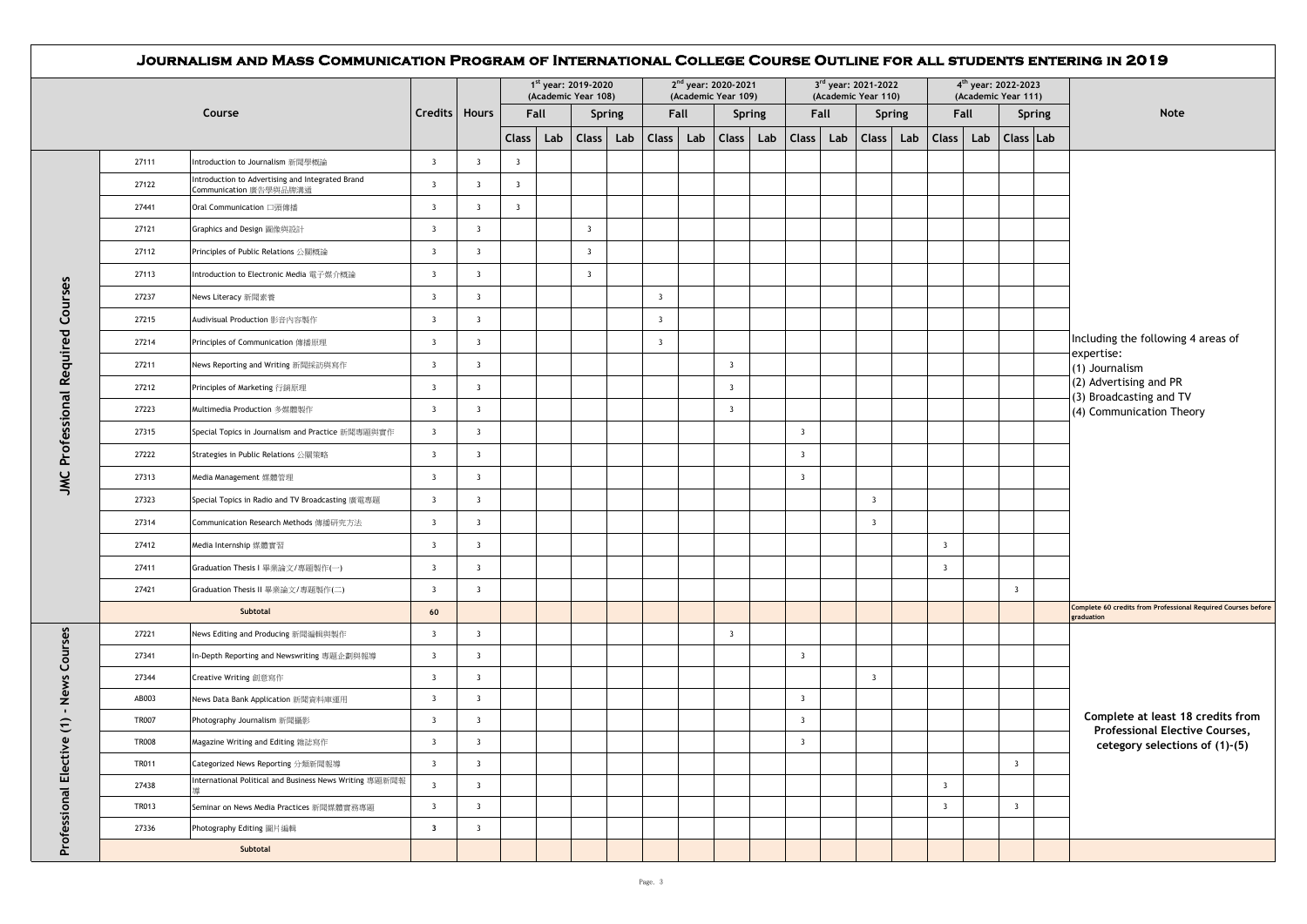|              |                                                |                         |                         |                |     | 1st year: 2019-2020<br>(Academic Year 108) |                    |      | 2 <sup>nd</sup> year: 2020-2021<br>(Academic Year 109) |     |                         | 3rd year: 2021-2022<br>(Academic Year 110) |                         |               |                         | 4 <sup>th</sup> year: 2022-2023 | (Academic Year 111)     |        |                                                                  |
|--------------|------------------------------------------------|-------------------------|-------------------------|----------------|-----|--------------------------------------------|--------------------|------|--------------------------------------------------------|-----|-------------------------|--------------------------------------------|-------------------------|---------------|-------------------------|---------------------------------|-------------------------|--------|------------------------------------------------------------------|
|              | Course                                         | <b>Credits</b>          | <b>Hours</b>            | Fall           |     | Spring                                     |                    | Fall | <b>Spring</b>                                          |     |                         | Fall                                       |                         | <b>Spring</b> |                         | Fall                            |                         | Spring | <b>Note</b>                                                      |
|              |                                                |                         |                         | Class          | Lab | <b>Class</b><br>Lab                        | Class <sup>1</sup> | Lab  | <b>Class</b>                                           | Lab | <b>Class</b>            | Lab                                        | Class                   | Lab           | <b>Class</b>            | Lab                             | Class Lab               |        |                                                                  |
| 99319        | Advertising Planning 廣告企劃                      | $\overline{\mathbf{3}}$ | $\overline{\mathbf{3}}$ |                |     |                                            |                    |      |                                                        |     | $\overline{\mathbf{3}}$ |                                            |                         |               |                         |                                 |                         |        |                                                                  |
| <b>IC005</b> | Case Studies in Advertising 廣告個案研究             | $\overline{\mathbf{3}}$ | $\overline{\mathbf{3}}$ |                |     |                                            |                    |      |                                                        |     |                         |                                            | $\overline{\mathbf{3}}$ |               |                         |                                 |                         |        |                                                                  |
| 99213        | Marketing Management 行銷管理                      | $\overline{\mathbf{3}}$ | $\overline{\mathbf{3}}$ |                |     |                                            |                    |      | $\overline{\mathbf{3}}$                                |     |                         |                                            |                         |               |                         |                                 |                         |        |                                                                  |
| 27435        | Service Marketing 服務行銷                         | $\overline{\mathbf{3}}$ | $\overline{\mathbf{3}}$ |                |     |                                            |                    |      |                                                        |     |                         |                                            |                         |               | $\overline{\mathbf{3}}$ |                                 |                         |        |                                                                  |
| 99232        | Consumer Behavior 消費者行為                        | $\overline{\mathbf{3}}$ | $\overline{\mathbf{3}}$ |                |     |                                            |                    |      |                                                        |     |                         |                                            | $\overline{\mathbf{3}}$ |               |                         |                                 |                         |        |                                                                  |
| 99377        | Persuasion Theory 說服理論                         | $\overline{\mathbf{3}}$ | $\overline{\mathbf{3}}$ |                |     |                                            |                    |      |                                                        |     | $\overline{\mathbf{3}}$ |                                            |                         |               |                         |                                 |                         |        |                                                                  |
| <b>IC009</b> | Consumer Relationship Management 顧客關係管理        | $\overline{\mathbf{3}}$ | $\overline{\mathbf{3}}$ |                |     |                                            |                    |      |                                                        |     | $\overline{\mathbf{3}}$ |                                            |                         |               |                         |                                 |                         |        | Complete at least 18 credits from                                |
| 27343        | Public Speaking and Presentation Skill 簡報與提案技巧 | $\overline{\mathbf{3}}$ | $\overline{\mathbf{3}}$ |                |     |                                            |                    |      |                                                        |     | $\overline{\mathbf{3}}$ |                                            |                         |               |                         |                                 |                         |        | Professional Elective Courses,<br>cetegory selections of (1)-(5) |
| 99378        | Adverting Strategy 廣告策略                        | $\overline{\mathbf{3}}$ | $\overline{\mathbf{3}}$ |                |     |                                            |                    |      |                                                        |     |                         |                                            | $\overline{\mathbf{3}}$ |               |                         |                                 |                         |        |                                                                  |
| 27340        | Practices of Advertising Designing 廣告設計實務      | $\overline{\mathbf{3}}$ | $\overline{\mathbf{3}}$ |                |     |                                            |                    |      |                                                        |     |                         |                                            | $\overline{\mathbf{3}}$ |               |                         |                                 |                         |        |                                                                  |
| 27322        | Integrated Communications Campaigns 專案活動企劃     | $\overline{\mathbf{3}}$ | $\overline{\mathbf{3}}$ |                |     |                                            |                    |      |                                                        |     |                         |                                            | $\overline{\mathbf{3}}$ |               |                         |                                 |                         |        |                                                                  |
| MC060        | Integrated Marketing Communications 整合行銷       | $\overline{\mathbf{3}}$ | $\overline{\mathbf{3}}$ |                |     |                                            |                    |      |                                                        |     |                         |                                            |                         |               | $\overline{\mathbf{3}}$ |                                 |                         |        |                                                                  |
| MC061        | Seminar on Advertising Practices 廣告實務專題        | $\overline{\mathbf{3}}$ | $\overline{\mathbf{3}}$ |                |     |                                            |                    |      |                                                        |     |                         |                                            |                         |               | $\overline{\mathbf{3}}$ |                                 |                         |        |                                                                  |
| MC069        | Negotiation Techniques 談判技巧                    | $\overline{\mathbf{3}}$ | $\overline{\mathbf{3}}$ |                |     |                                            |                    |      |                                                        |     |                         |                                            |                         |               |                         |                                 | $\overline{\mathbf{3}}$ |        |                                                                  |
|              | Subtotal                                       |                         |                         |                |     |                                            |                    |      |                                                        |     |                         |                                            |                         |               |                         |                                 |                         |        |                                                                  |
| 27337        | Digital Video and Audio Production 數位影音製作      | $\overline{\mathbf{3}}$ | $\overline{\mathbf{3}}$ |                |     |                                            |                    |      |                                                        |     | $\overline{\mathbf{3}}$ |                                            |                         |               |                         |                                 |                         |        |                                                                  |
| MC030        | Program Production and Management 廣電節目產製管理     | $\overline{\mathbf{3}}$ | $\overline{\mathbf{3}}$ |                |     |                                            |                    |      |                                                        |     | $\overline{\mathbf{3}}$ |                                            |                         |               |                         |                                 |                         |        |                                                                  |
| 27335        | Techniques of Video Filming 電視攝影               | $\overline{\mathbf{3}}$ | $\overline{\mathbf{3}}$ |                |     |                                            |                    |      |                                                        |     | $\overline{\mathbf{3}}$ |                                            |                         |               |                         |                                 |                         |        |                                                                  |
| 27334        | Techniques of Video Editing 電視剪接               | $\overline{\mathbf{3}}$ | $\overline{\mathbf{3}}$ |                |     |                                            |                    |      |                                                        |     |                         |                                            | $\overline{\mathbf{3}}$ |               |                         |                                 |                         |        |                                                                  |
| MC038        | Introduction to Drama 戲劇概論                     | $\overline{\mathbf{3}}$ | $\overline{\mathbf{3}}$ |                |     |                                            |                    |      |                                                        |     | $\overline{\mathbf{3}}$ |                                            |                         |               |                         |                                 |                         |        | Complete at least 18 credits from                                |
| 27339        | Introduction to Music 音樂概論                     | $\overline{\mathbf{3}}$ | $\overline{\mathbf{3}}$ |                |     |                                            |                    |      |                                                        |     | $\overline{\mathbf{3}}$ |                                            |                         |               |                         |                                 |                         |        | <b>Professional Elective Courses,</b>                            |
| 27342        | Micro Film Commercial Production 微電影與廣告影片製作    | $\overline{\mathbf{3}}$ | $\overline{\mathbf{3}}$ |                |     |                                            |                    |      |                                                        |     | $\overline{\mathbf{3}}$ |                                            |                         |               |                         |                                 |                         |        | cetegory selections of (1)-(5)                                   |
| 27338        | Audio Effect 廣播音效                              | $\overline{\mathbf{3}}$ | $\overline{\mathbf{3}}$ |                |     |                                            |                    |      |                                                        |     |                         |                                            | $\overline{3}$          |               |                         |                                 |                         |        |                                                                  |
| 99369        | Introduction to Film 電影概論                      | $\overline{\mathbf{3}}$ | $\overline{\mathbf{3}}$ |                |     |                                            |                    |      |                                                        |     |                         |                                            |                         |               | $\overline{\mathbf{3}}$ |                                 |                         |        |                                                                  |
| 27431        | Film Criticism 電影評論                            | $\overline{\mathbf{3}}$ | $\overline{\mathbf{3}}$ |                |     |                                            |                    |      |                                                        |     |                         |                                            |                         |               |                         |                                 | $\overline{\mathbf{3}}$ |        |                                                                  |
| 99354        | Visual Communication 視覺傳播                      | $\overline{\mathbf{3}}$ | $\overline{\mathbf{3}}$ | $\overline{3}$ |     |                                            |                    |      |                                                        |     |                         |                                            |                         |               |                         |                                 |                         |        |                                                                  |
|              | Subtotal                                       |                         |                         |                |     |                                            |                    |      |                                                        |     |                         |                                            |                         |               |                         |                                 |                         |        |                                                                  |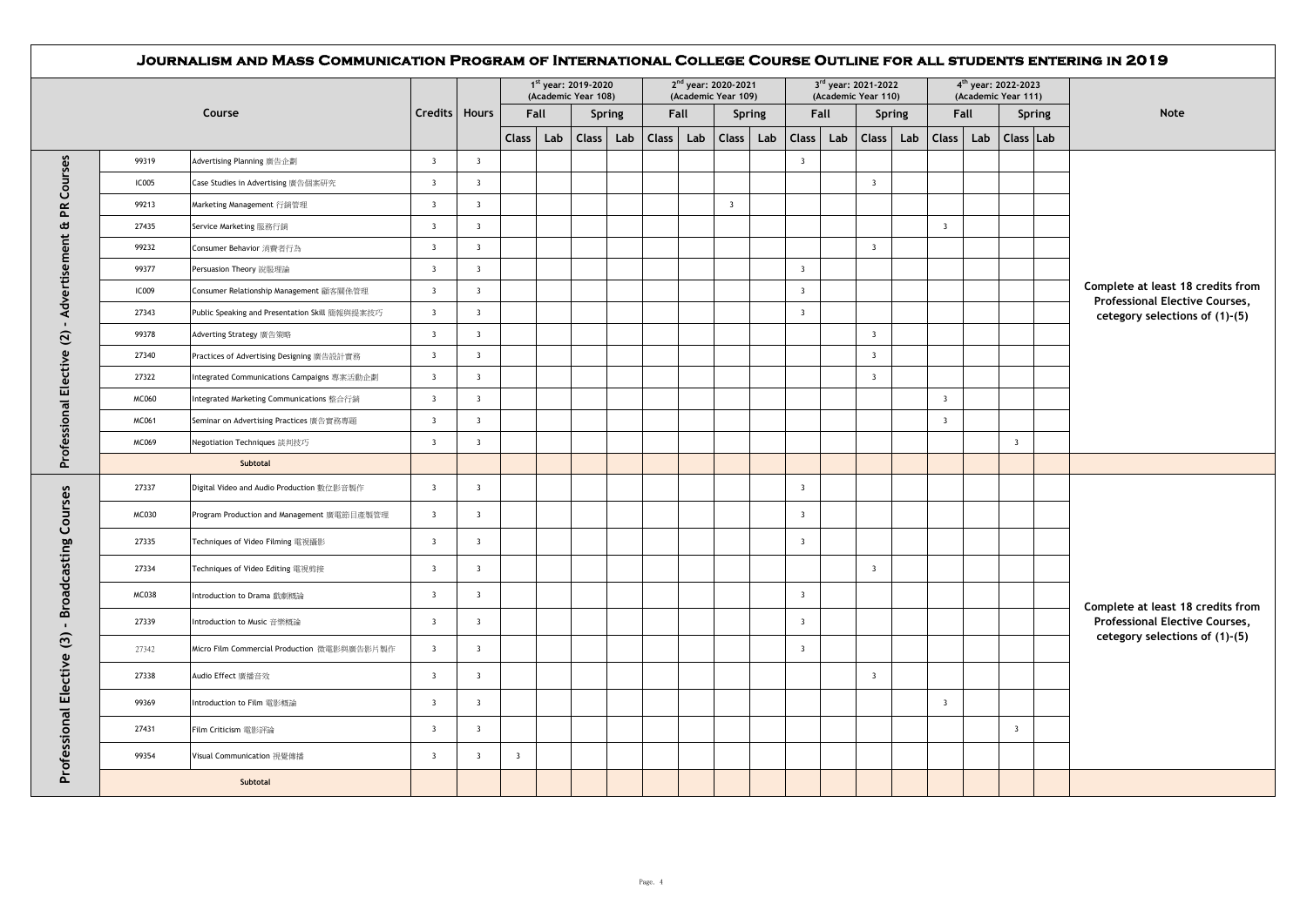|                                                |                                                 | JOURNALISM AND MASS COMMUNICATION PROGRAM OF INTERNATIONAL COLLEGE COURSE OUTLINE FOR ALL STUDENTS ENTERING IN 2019 |                         |                         |              |     | 1 <sup>st</sup> year: 2019-2020<br>(Academic Year 108) |        |                         |      | 2 <sup>nd</sup> year: 2020-2021<br>(Academic Year 109) |        |                                              |      | 3rd year: 2021-2022<br>(Academic Year 110) |               |                         |      | 4 <sup>th</sup> year: 2022-2023<br>(Academic Year 111) |               |                                                                            |
|------------------------------------------------|-------------------------------------------------|---------------------------------------------------------------------------------------------------------------------|-------------------------|-------------------------|--------------|-----|--------------------------------------------------------|--------|-------------------------|------|--------------------------------------------------------|--------|----------------------------------------------|------|--------------------------------------------|---------------|-------------------------|------|--------------------------------------------------------|---------------|----------------------------------------------------------------------------|
|                                                |                                                 | Course                                                                                                              | Credits   Hours         |                         | Fall         |     |                                                        | Spring |                         | Fall |                                                        | Spring |                                              | Fall |                                            | <b>Spring</b> |                         | Fall |                                                        | <b>Spring</b> | Note                                                                       |
|                                                |                                                 |                                                                                                                     |                         |                         | <b>Class</b> | Lab | <b>Class</b>                                           | Lab    | Class                   | Lab  | Class                                                  | Lab    | Class                                        | Lab  | Class <sup>1</sup>                         | Lab           | <b>Class</b>            | Lab  | Class Lab                                              |               |                                                                            |
|                                                | 99362                                           | Statistics in Communication Research 傳播統計學                                                                          | $\overline{\mathbf{3}}$ | $\overline{\mathbf{3}}$ |              |     |                                                        |        | $\overline{\mathbf{3}}$ |      |                                                        |        |                                              |      |                                            |               |                         |      |                                                        |               |                                                                            |
|                                                | 27233                                           | International Relations 國際關係                                                                                        | $\overline{\mathbf{3}}$ | $\overline{\mathbf{3}}$ |              |     |                                                        |        | $\overline{\mathbf{3}}$ |      |                                                        |        |                                              |      |                                            |               |                         |      |                                                        |               |                                                                            |
| Social Courses                                 | <b>DF004</b>                                    | Social Psychology 社會心理學                                                                                             | $\overline{\mathbf{3}}$ | $\overline{\mathbf{3}}$ |              |     |                                                        |        |                         |      |                                                        |        | $\overline{\mathbf{3}}$                      |      |                                            |               |                         |      |                                                        |               |                                                                            |
|                                                | 99338                                           | Linguistics 語言學                                                                                                     | $\overline{\mathbf{3}}$ | $\overline{\mathbf{3}}$ |              |     |                                                        |        |                         |      |                                                        |        |                                              |      | $\overline{\mathbf{3}}$                    |               |                         |      |                                                        |               |                                                                            |
|                                                | <b>DF006</b>                                    | Study of Constitutional Issues 憲政專題研究                                                                               | $\overline{\mathbf{3}}$ | $\overline{\mathbf{3}}$ |              |     |                                                        |        |                         |      |                                                        |        |                                              |      | $\overline{\mathbf{3}}$                    |               |                         |      |                                                        |               |                                                                            |
| Œ                                              | <b>DF007</b>                                    | Study on Contemporary Social Problems 當代社會問題研究                                                                      | $\overline{\mathbf{3}}$ | $\overline{\mathbf{3}}$ |              |     |                                                        |        |                         |      |                                                        |        |                                              |      | $\overline{\mathbf{3}}$                    |               |                         |      |                                                        |               |                                                                            |
|                                                | 27440                                           | Cultural Studies 文化研究                                                                                               | $\overline{\mathbf{3}}$ | $\overline{\mathbf{3}}$ |              |     |                                                        |        |                         |      |                                                        |        |                                              |      |                                            |               | $\overline{\mathbf{3}}$ |      |                                                        |               |                                                                            |
|                                                | 27231                                           | Special Topics on China Broadcasting Industry 中國大陸廣播<br>電視產業專題                                                      | $\overline{\mathbf{3}}$ | $\overline{\mathbf{3}}$ |              |     |                                                        |        | $\overline{\mathbf{3}}$ |      |                                                        |        |                                              |      |                                            |               |                         |      |                                                        |               |                                                                            |
| -Communication                                 | 27232                                           | Special Topics on China Advertising Industry 中國大陸廣告產<br>業專題                                                         | $\overline{\mathbf{3}}$ | $\overline{\mathbf{3}}$ |              |     |                                                        |        |                         |      | $\overline{\mathbf{3}}$                                |        |                                              |      |                                            |               |                         |      |                                                        |               | Complete at least 18 credits from<br><b>Professional Elective Courses,</b> |
|                                                | 27332                                           | Media Sociology 媒介社會學                                                                                               | $\overline{\mathbf{3}}$ | $\overline{\mathbf{3}}$ |              |     |                                                        |        |                         |      |                                                        |        | $\overline{\mathbf{3}}$                      |      |                                            |               |                         |      |                                                        |               | cetegory selections of (1)-(5)                                             |
|                                                | 27432                                           | Political Communication 政治傳播                                                                                        | $\overline{\mathbf{3}}$ | $\overline{\mathbf{3}}$ |              |     |                                                        |        |                         |      |                                                        |        |                                              |      |                                            |               | $\overline{\mathbf{3}}$ |      |                                                        |               |                                                                            |
| $\widehat{\mathcal{F}}$                        | <b>IC006</b>                                    | Organizational Communication 組織傳播                                                                                   | $\overline{\mathbf{3}}$ | $\overline{\mathbf{3}}$ |              |     |                                                        |        |                         |      |                                                        |        |                                              |      |                                            |               | $\overline{\mathbf{3}}$ |      |                                                        |               |                                                                            |
|                                                | 99376                                           | International Communication 國際傳播                                                                                    | $\overline{\mathbf{3}}$ | $\overline{\mathbf{3}}$ |              |     |                                                        |        |                         |      |                                                        |        |                                              |      |                                            |               |                         |      | $\overline{\mathbf{3}}$                                |               |                                                                            |
|                                                | MC094                                           | Critical Study on Mass Media 媒介批評                                                                                   | $\overline{\mathbf{3}}$ | $\overline{\mathbf{3}}$ |              |     |                                                        |        |                         |      |                                                        |        |                                              |      |                                            |               |                         |      | $\overline{\mathbf{3}}$                                |               |                                                                            |
| Professional Elective                          | <b>IC007</b>                                    | Organizational Behavior 組織行為                                                                                        | $\overline{\mathbf{3}}$ | $\overline{\mathbf{3}}$ |              |     |                                                        |        |                         |      |                                                        |        |                                              |      |                                            |               |                         |      | $\overline{\mathbf{3}}$                                |               |                                                                            |
|                                                | 27324                                           | Media Law and Ethics 媒體法規與倫理                                                                                        | $\overline{\mathbf{3}}$ | $\overline{\mathbf{3}}$ |              |     |                                                        |        |                         |      |                                                        |        | $\overline{\mathbf{3}}$                      |      |                                            |               |                         |      |                                                        |               |                                                                            |
|                                                | 99372                                           | Human Resource Management for Media 媒介人力資源管理                                                                        | $\overline{\mathbf{3}}$ | $\overline{\mathbf{3}}$ |              |     |                                                        |        |                         |      |                                                        |        | $\overline{\mathbf{3}}$                      |      |                                            |               |                         |      |                                                        |               |                                                                            |
|                                                | 27333                                           | Human Resource Management 人力資源管理                                                                                    | $\overline{\mathbf{3}}$ | $\overline{\mathbf{3}}$ |              |     |                                                        |        |                         |      |                                                        |        |                                              |      | $\overline{\mathbf{3}}$                    |               |                         |      |                                                        |               |                                                                            |
|                                                |                                                 | Subtotal                                                                                                            |                         |                         |              |     |                                                        |        |                         |      |                                                        |        |                                              |      |                                            |               |                         |      |                                                        |               |                                                                            |
| $\mathbf{I}$                                   | IC011                                           | Web Design 網頁設計                                                                                                     | $\overline{\mathbf{3}}$ | $\overline{\mathbf{3}}$ |              |     |                                                        |        |                         |      | $\overline{\mathbf{3}}$                                |        |                                              |      |                                            |               |                         |      |                                                        |               |                                                                            |
| Professional Elective (5)                      | IC012                                           | Data Mining 資料探勘                                                                                                    | $\overline{\mathbf{3}}$ | $\overline{\mathbf{3}}$ |              |     |                                                        |        |                         |      | $\overline{\mathbf{3}}$                                |        |                                              |      |                                            |               |                         |      |                                                        |               |                                                                            |
| New Media Courses                              | 99524                                           | Electronic Commerce 電子商務                                                                                            | $\overline{\mathbf{3}}$ | $\overline{\mathbf{3}}$ |              |     |                                                        |        |                         |      |                                                        |        |                                              |      |                                            |               | $\overline{\mathbf{3}}$ |      |                                                        |               | Complete at least 18 credits from<br><b>Professional Elective Courses,</b> |
|                                                | 27235                                           | Multimedia Design 多媒體設計                                                                                             | $\overline{\mathbf{3}}$ | $\overline{\mathbf{3}}$ |              |     |                                                        |        |                         |      | $\overline{\mathbf{3}}$                                |        |                                              |      |                                            |               |                         |      |                                                        |               | cetegory selections of (1)-(5)                                             |
|                                                | 27234                                           | Visual Image Processing 影像處理                                                                                        | $\overline{\mathbf{3}}$ | $\overline{\mathbf{3}}$ |              |     |                                                        |        |                         |      | $\overline{\mathbf{3}}$                                |        |                                              |      |                                            |               |                         |      |                                                        |               |                                                                            |
|                                                | IC013                                           | Digital Visual Effects 數位特效製作                                                                                       | $\overline{\mathbf{3}}$ | $\overline{\mathbf{3}}$ |              |     |                                                        |        |                         |      |                                                        |        |                                              |      | $\overline{\mathbf{3}}$                    |               |                         |      |                                                        |               |                                                                            |
|                                                |                                                 | Subtotal                                                                                                            |                         |                         |              |     |                                                        |        |                         |      |                                                        |        |                                              |      |                                            |               |                         |      |                                                        |               |                                                                            |
|                                                | <b>Subtotal College Required Course Credits</b> |                                                                                                                     |                         |                         |              |     |                                                        |        |                         |      |                                                        |        | 33 (Core Required 21 + General Education 12) |      |                                            |               |                         |      |                                                        |               |                                                                            |
| <b>Subtotal Professional Required Credits</b>  | 60                                              |                                                                                                                     |                         |                         |              |     |                                                        |        |                         |      |                                                        |        |                                              |      |                                            |               |                         |      |                                                        |               |                                                                            |
| <b>Subtotal Professional Elective Credits</b>  |                                                 |                                                                                                                     |                         |                         | 18           |     |                                                        |        |                         |      |                                                        |        |                                              |      |                                            |               |                         |      |                                                        |               |                                                                            |
| <b>Other Elective Credits (Free Electives)</b> |                                                 |                                                                                                                     |                         |                         |              |     |                                                        |        |                         |      |                                                        |        |                                              |      | 17                                         |               |                         |      |                                                        |               |                                                                            |
| <b>Total Credits</b>                           |                                                 |                                                                                                                     |                         |                         |              |     |                                                        |        |                         |      |                                                        | 128    |                                              |      |                                            |               |                         |      |                                                        |               |                                                                            |